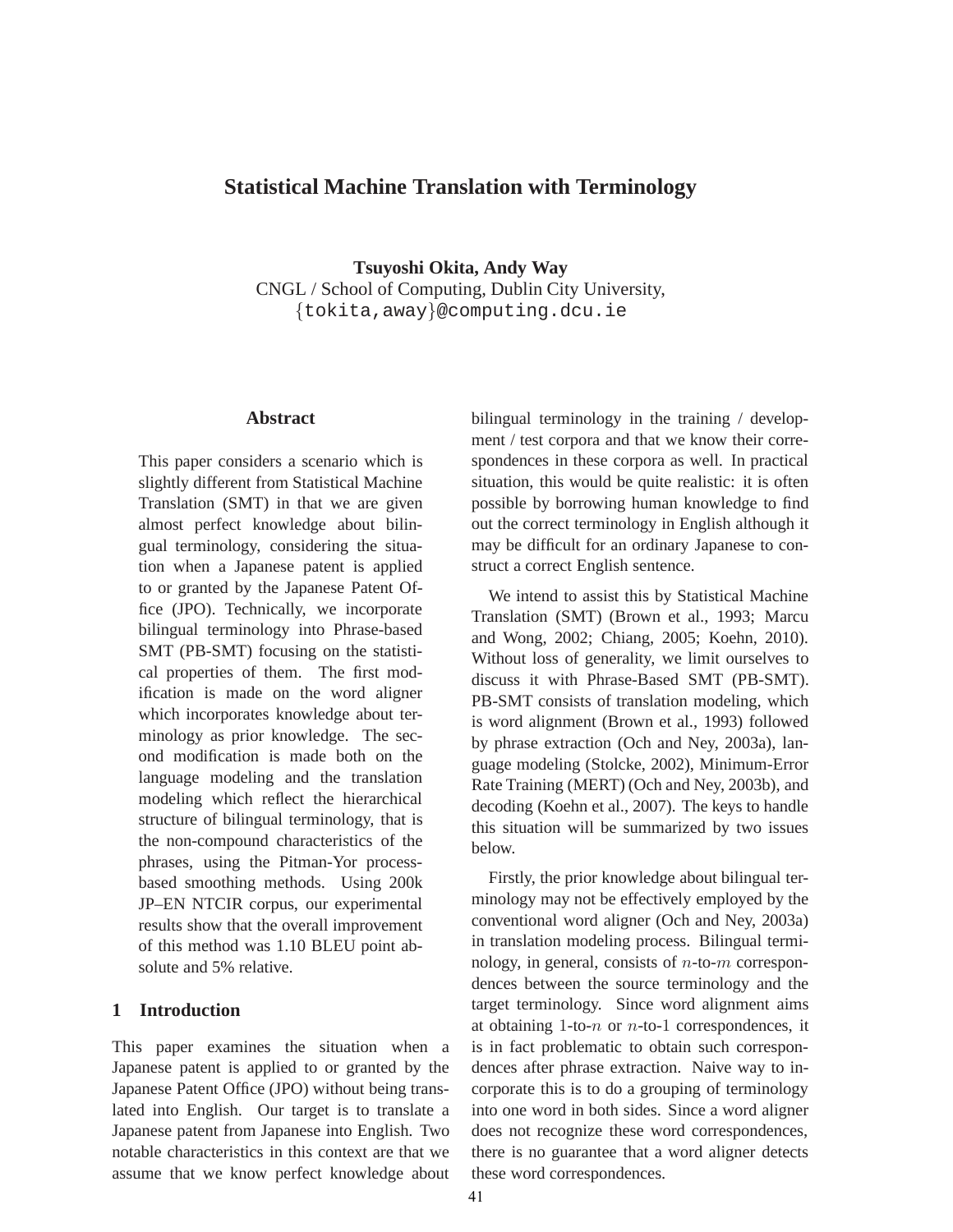Secondly, the prior knowledge about bilingual terminology effects the output of translation modeling. It is a well known fact that since the relative frequency or maximum likelihood estimate does not consider zero frequencies, the less frequent items will obtain with larger probability. It is likely that the prior knowledge about bilingual terminology will emphasize this phenomenon further since the resulted phrase pairs become less frequent due to this prior knowledge. Foster et al. (Foster, 06) applied various smoothing technique to translation model.

This paper is organized as follows. Section 2 introduces an MWE-sensitive word aligner for the first problem. In Section 3 we mention the smoothing technique based on the hierarchical Pitman-Yor process, which solves the second problem. Experimental results are presented in Section 4 by combining these techniques. Section 5 concludes and provides avenues for further research.

## **2 Translation Modeling with Prior Knowledge**

As a word aligner, we use an MWE-sensitive word aligner to incorporate prior knowledge about bilingual terminology (Okita et al., 2010). Here, we do not need to extract MWEs, but such MWEs are already assumed to be given as bilingul terminology.

The EM algorithm-based word aligner uses maximum likelihood in its M-step. Our method replaces this maximum likelihood estimate (shown in Equation (1)) with the MAP (Maximum A Posteriori) estimate (shown in Equation (2)), which is a basic Bayesian machine learning method. Let  $t$  be a lexical translation probability  $t(e|f)$ ; note that often t is omitted in word alignment literature but for our purposes this needs to be explicit.

$$
\begin{aligned}\n\mathbf{E}^{\mathbf{E} \mathbf{X} \mathbf{H}}: \quad & q(z; x) = p(z|x; \theta) \\
\mathbf{M}^{\mathbf{MLE}}: \quad & t' = \arg \max_{t} Q(t, t^{old}) = \\
& \arg \max_{t} \sum_{x,z} q(z|x) \log p(x, z; t) \quad (1) \\
\mathbf{M}^{\mathbf{MAP}}: \quad & t' = \arg \max_{t} Q(t, t^{old}) + \log p(t) = \\
\end{aligned}
$$

$$
\arg\max_{t} \sum_{x,z} q(z|x) \log p(x,z;t)
$$

$$
+ \log p(t) \tag{2}
$$

Then, the prior  $\log p(t)$ , a probability used to reflect the degree of prior belief about the occurrences of the events, can embed prior knowledge about MWEs.

A prior for IBM Model 1 considers all possible alignments exhaustively in E-Step as in the definition of EM algorithm (while IBM Model 3 and 4 only sample a neighborhood alignments around the best alignment). Let us give information about alignment link between  $e$  and  $f$ by  $T = \{(sentID, t_i, t_j, pos_i, pos_j), \ldots, \}$  into prior. The prior  $p(t) = p(t; e, f, T)$  for given word  $e$  and  $f$  in a sentence is defined simply 1 if they have alignment link, 0 if they are not connected, and uniform if their link is not known:

$$
p(t; e_i, f_i, T) = \begin{cases} 1 & (e_i = t_i, f_j = t_j) \\ 0 & (e_i = t_i, f_j \neq t_j) \\ 0 & (e_i \neq t_i, f_j = t_j) \\ \text{uniform} & (e_i \neq t_i, f_j \neq t_j) \end{cases}
$$

Then we embed this prior in the M-step of EM algorithm where we replaced its likelihood estimate with MAP estimate (Okita et al., 2010). Although this is for the case of IBM Model 1, IBM Models 3 and 4 are essentially the same except that they are not proper. Due to the space problems here, further details can be found in (Okita et al., 2010).

## **3 Language Model and Translation Model Smoothing**

This section describes the statistical smoothing method based on hierarchical Pitman-Yor processes, which is a nonparametric generalization of the Dirichlet distribution that produces powerlaw distributions (Teh, 2006; Goldwater et al., 2006). Hence, this smoothing method of hierarchical Pitman-Yor processes does a smoothing task under the prior knowledge that the underlying distribution has power-law properties.

#### **3.1 Language Model Smoothing**

Various pieces of research have been carried out in which hierarchical Pitman-Yor processes have been applied to language models (Hierarchical Pitman-Yor Language Model (HPYLM) (Teh,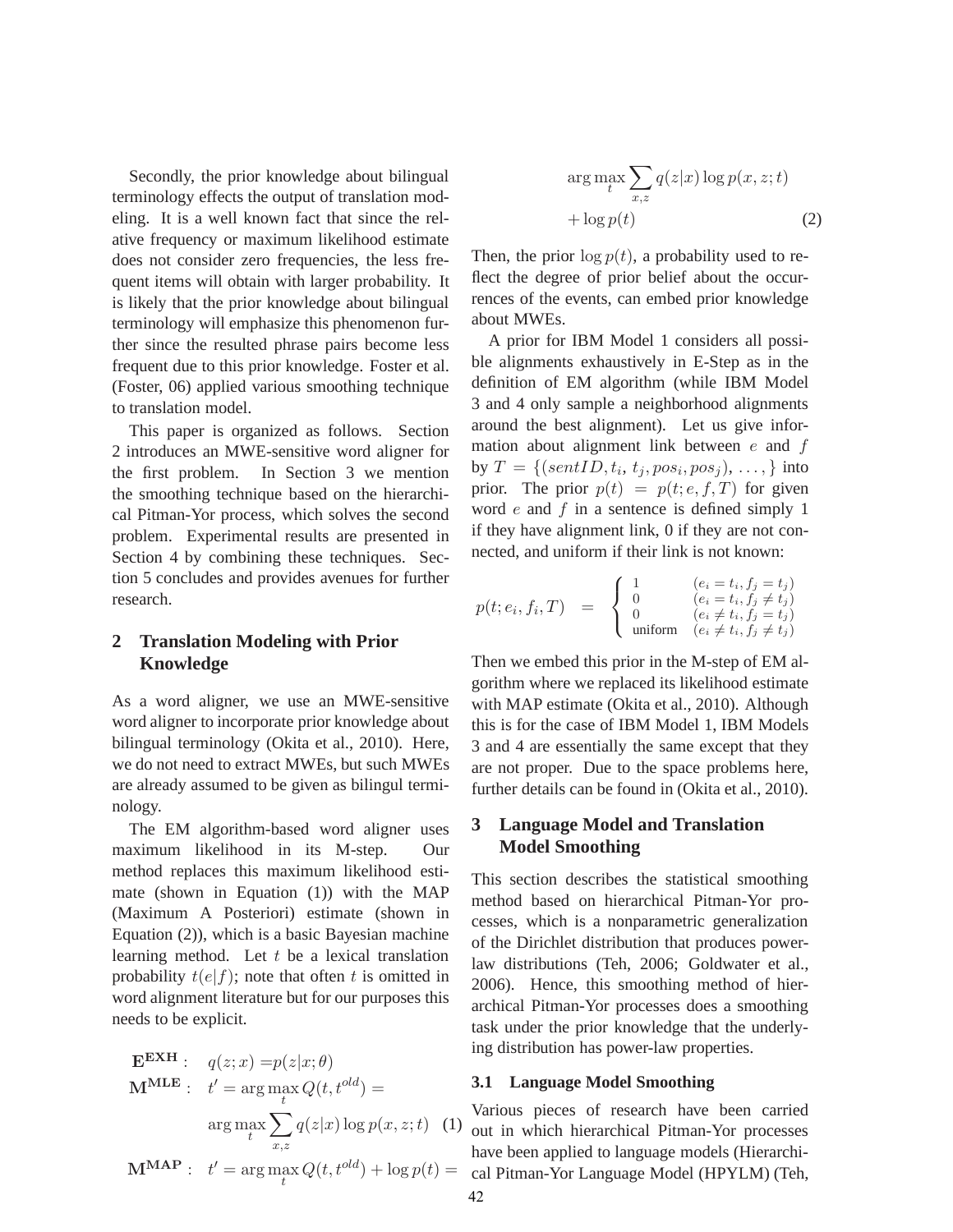2006; Mochihashi and Sumita, 2007; Huang and Renals, 2009)). This model is shown to be superior to the interpolated Kneser-Ney methods (Kneser and Ney, 1995) and comparable to the modified Kneser Ney methods in terms of perplexity. (Okita and Way, 2010) empirically verified that HPYLM improves BLEU score as well although it employed a slight modification on the decoding process. Following descriptions are based on various literatures (Teh, 2006; Mochihashi and Sumita, 2007; Mochihashi et al., 2009; Okita and Way, 2010).

**HPYLM: Generative Model** The Pitman-Yor process (Pitman, 1995) is defined as a threeparametric distribution  $PY(d, \theta, G_0)$  where d denotes a discount parameter,  $\theta$  a strength parameter, and  $G_0$  a base distribution. One nice property is that the Pitman-Yor process is known to produce a power-law distribution: the more words have been assigned to a draw from  $G_0$ , the more likely subsequent words will be assigned to the draw, while the more we draw from  $G_0$ , the more likely a new word will be assigned to a new draw from  $G_0$ .

HPYLM is constructed in the following way encoding such nice property of the power-law distribution. A graphical model of HPYLM is shown in Figure 1. Firstly, the Pitman-Yor process is placed as a prior in the generative model. For a given a context u, let  $G_u(w)$  be the probability of the current word taking value  $w$ . Using a Pitman-Yor process as the prior for  $G_u[G_u(w)]_{w\in W}$  as in (3):

$$
G_u|d_{|u|}, \theta_{|u|}, G_{\pi(u)} \sim PY(d_{|u|}, \theta_{|u|}, G_{\pi(u)}) \quad (3)
$$

where  $\pi(u)$  is a function whose parameter is a context  $u$ , the discount and strength parameters are functions of the length  $|u|$  of the context, while the mean vector is  $G_{\pi(u)}$ , the vector of probabilities of the current word given all but the earliest word in the context.

Secondly,  $\pi(u)$  is defined as the suffix of u consisting of all but the earliest word in Equation (3) as (Teh, 2006). This signifies that  $u$  is *n*-gram words and  $\pi(u)$  is  $(n-1)$ -gram words; this induction of Equation (3) makes an  $n$ -gram hierarchy.

Thirdly, as the last sentence suggests, such a prior of the Pitman-Yor processes is placed *re-*



Figure 1: Graphical model of hierarchical Pitman-Yor process.

*cursively* over  $G_{\pi(u)}$  in the generative model as in Equation (4):

$$
\begin{cases}\nG_u|d_{|u|}, \theta_{|u|}, G_{\pi(u)} \sim PY(d_{|u|}, \theta_{|u|}, G_{\pi(u)}) \\
\cdots \\
G_{\emptyset}|d_0, \theta_0, G_0 \sim PY(d_0, \theta_0, G_0)\n\end{cases} (4)
$$

This is repeated until we get to  $G_0$ , the vector of probabilities over the current word given the empty context  $\emptyset$ .  $G_0$  is the global mean vector, given a uniform value of  $G_0 = 1/V$  for all  $w \in W$ .

**HPYLM: Inference** One procedure to do an inference in order to generate words drawn from G is called Chinese restaurant process, which iteratively marginalizes out  $G$ . Note that when the vocabulary is finite,  $PY(d, \theta, G_0)$  has no known analytic form.

We assume the language modelling. Let  $h$  be an n-gram context; for example in 3-gram, this is  $h = \{w_1, w_2\}$ . A Chinese restaurant contains an infinite number of tables  $t$ , each with infinite seating capacity. Customers, which are the n-gram counts  $c(w|h)$ , enter the restaurant and seat themselves over the tables  $1, \ldots, t_{hw}$ . The first customer sits at the first available table, while each of the subsequent customers sits at an occupied table with probability proportional to the number of customers already sitting there  $c_{hwk} - d$ , or at a new unoccupied table with probability proportional to  $\theta + d \cdot t_h$  as is shown in (5):

$$
w|h \sim \begin{cases} c_{hwk} - d & (1 \le k \le t_{hw}).\\ \theta + d \cdot t_h & (k = new). \end{cases}
$$
 (5)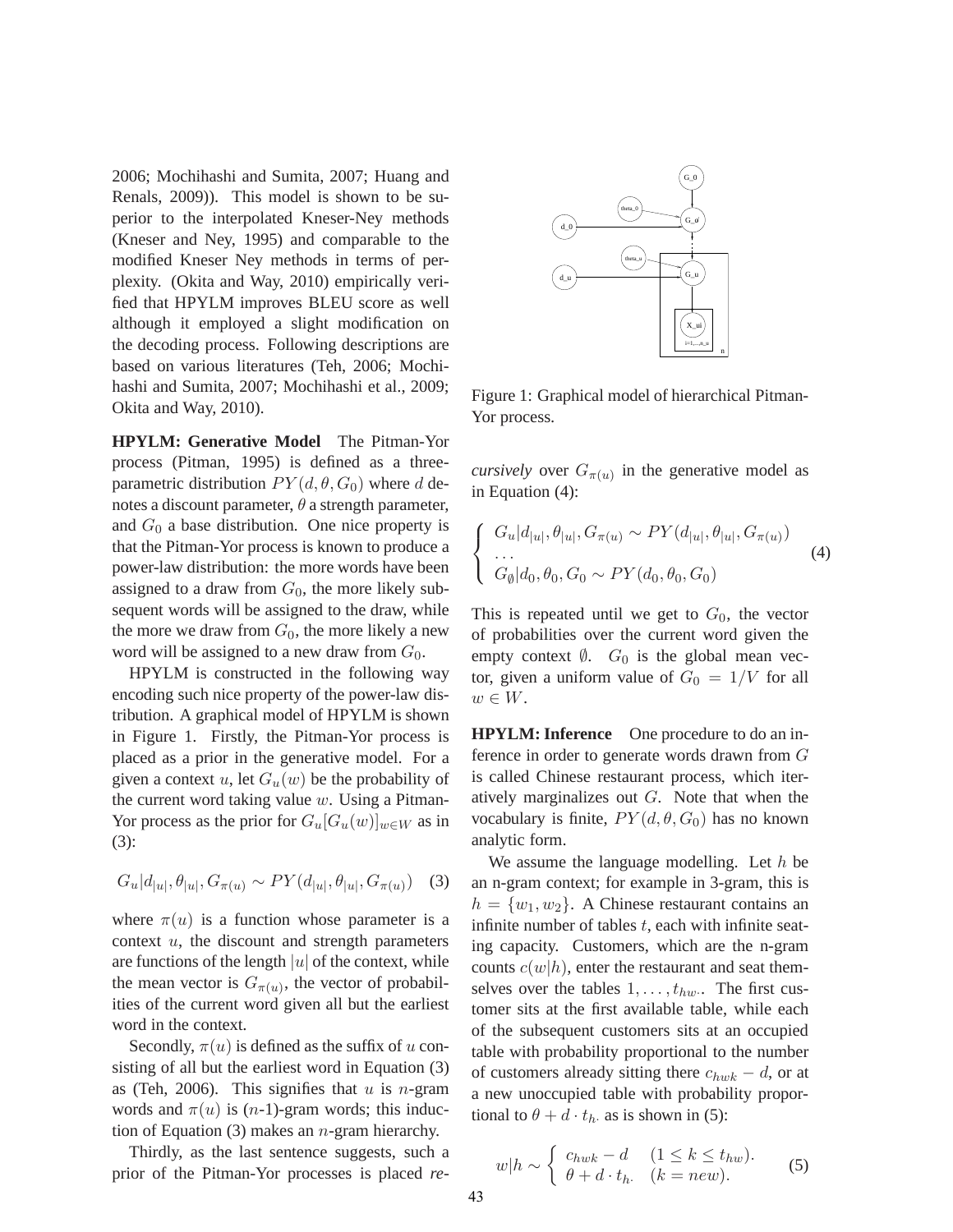where  $c_{hwk}$  is the number of customers seated at table k until now, and  $t_{h} = \sum_{w} t_{hw}$  is the total number of tables in h.

Hence, the predictive distribution of  $n$ -gram probability in HPYLM is recursively calculated as in Equation (6):

$$
p(w|h) = \frac{c(w|h) - d \cdot t_{hw}}{\theta + c(h)} + \frac{\theta + d \cdot t_h}{\theta + c(h)}
$$
  

$$
p(w|h') \tag{6}
$$

where  $p(w|h')$  is the same probability using a (*n*-1)-gram context h'. The case when  $t_{hw} = 1$  corresponds to an interpolated Kneser-Ney smoothing (Kneser and Ney, 1995).

Implementation of this inference procedure relates to the Markov chain Monte Carlo sampling. The simplest way is to build a Gibbs sampler which randomly selects  $n$ -gram words, draws a binary decision as to which  $(n - 1)$ -gram words originated from, and updates the language model according to the new lower-order  $n$ -grams (Goldwater et al., 2006). A blocked Gibbs sampler is proposed by Mochihashi et al. (Mochihashi et al., 2009), which is originally proposed for segmentation. This algorithm is an iterative procedure, which randomly selects a  $n$ -gram word, removes the "sentence" data of this  $n$ -gram word, and updates by adding a new "sentence" according to the new n-grams. This procedure is expected to mix rapidly compared to the simple Gibbs sampler.

#### **3.2 Translation Model Smoothing**

An n-gram is often defined as a subsequence of n items from a given sequence where items can be phonemes, syllables, letters, words or base pairs. Although we can extend this definition of  $n$ -gram to the one which includes 'phrases', let us use the different term 'n-phrase-gram' instead in this paper, in order not to mix up with the  $n$ -gram for words. Fig. 2 shows a typical example of phrase extraction process. In this process, under the consistency constrained, phrase pairs are extracted which is depicted in the center. Note that this figure is depicted separating the source and the target sides.

Fig. 3 shows the same figure if we depict them in pairs. The lowest column includes only 1 phrase-grams, the second lowest column includes



Figure 2: A toy example of phrase extraction process. Resulted phrase pairs can be described as a lattice structure.

2-phrase-grams, and so on. The line connecting two nodes indicates parent-child relations. Then, this becomes the lattice structure of the generated phrase pairs. These generated phrase pairs may have several paths to yield the whole sentences. As is similar with HPYLM, we can limit this by considering the suffix of a sequence, meaning that we can process a sequence always from left-toright. Hence, although the natural lattice would include the dashed lines, the dashed lines can be eliminated if we impose constraint that we should always read the suffix of this sequence from leftto-right. This constraint makes the resulted structure a tree. If the resulted structure is a tree, we can employ the same strategy with HPYLM. The predictive distribution can be calculated by Equation (6) with the replacement of *n*-grams with *n*phrase-grams.

### **4 Experimental Results**

Our baseline was a standard log-linear PB-SMT system based on Moses. The GIZA++ implementation (Och and Ney, 2003a) of IBM Model 4 was used for word alignment. For phrase extraction the grow-diag-final heuristics described in (Och and Ney, 2003a) was used to derive the refined alignment. We then performed MERT process which optimizes the BLEU metric, while a 5-gram language model was derived with Kneser-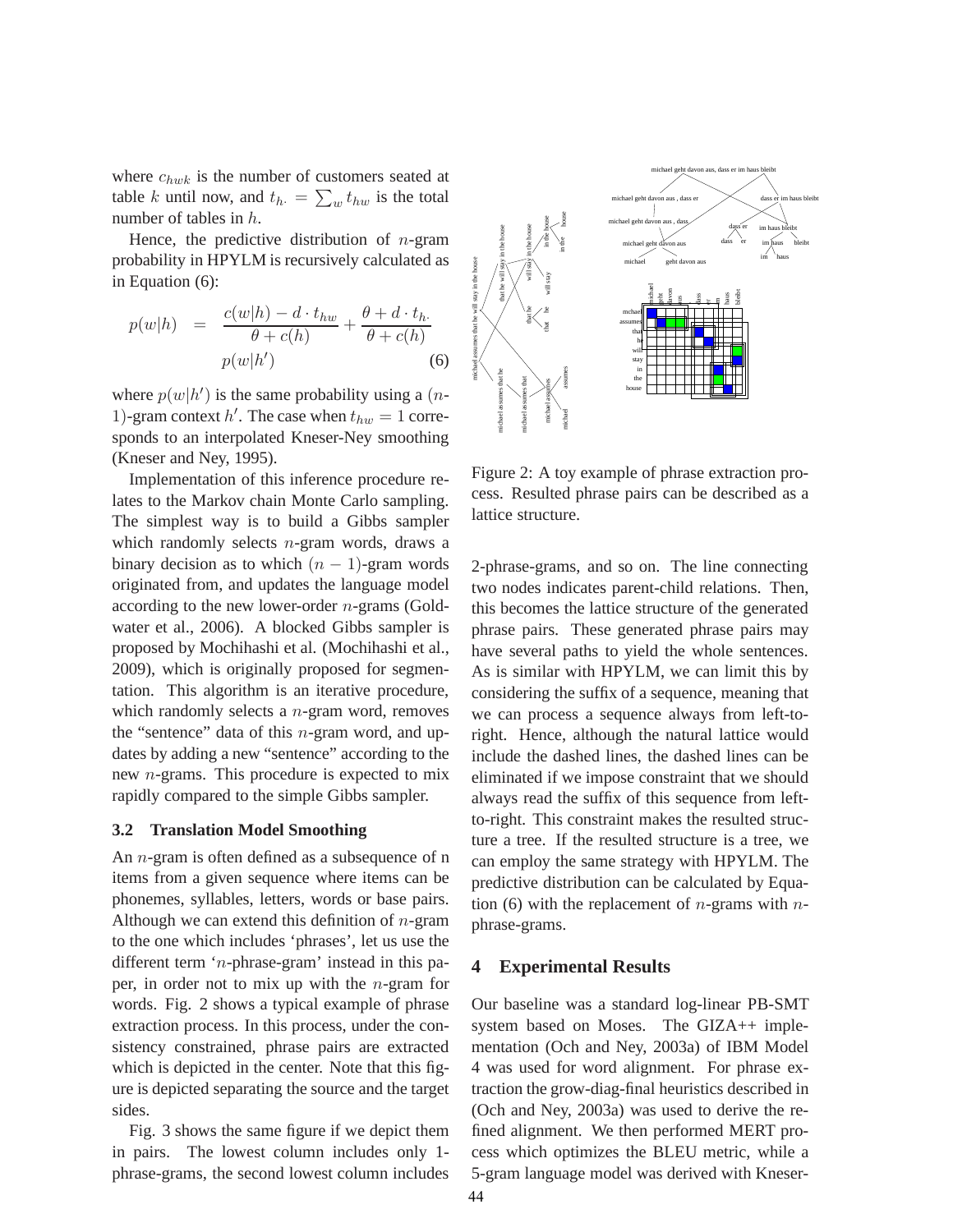



Ney smoothing trained with SRILM on the English side of the training data. We used Moses for decoding.

We used NTCIR-8 patent corpus for JP–EN (Fujii et al., 2010). We randomly selected 200k sentence pairs as training corpus. For JP–EN patent corpus, we used 1.2k sentence for development set while we used a test set prepared for NTCIR-8 evaluation campaign. We prepared terminology in this way: we extracted bilingual terminology by heuristic MWE-extraction strategy which we described in (Okita et al., 2010). Then, we corrected these extracted terminology by hand inspecting the corpora.

| $JP$ – $EN$    | <b>BLEU</b> |
|----------------|-------------|
| <b>Base</b>    | 21.68       |
| MWE only       | 22.48       |
| Smoothing only | 22.44       |
| <b>B</b> oth   | 22.78       |

Table 1: Results for 200k JP–EN sentences

Table 1 shows our results. The improvement of BLEU by the modification on word aligner was 0.80 BLEU point absolute and 3.6% relative, the modification on language model and on translation model by the hierarchical Pitman-Yor process was 0.76 BLEU point absolute and 3.5% relative. Finally, the overall method was 1.10 BLEU point absolute and 5.0% relative.

### **5 Conclusion and Further Studies**

This paper considered a scenario in SMT that we are given the perfect knowledge about bilingual terminology. This scenario consisted of two modifications of PB-SMT. Firstly, we modified a word aligner in order to incorporate prior knowledge about bilingual terminology. Secondly, we employed the statistical smoothing technique both on language model and translation model. We obtained the improvement of 1.10 BLEU point absolute and 5.0% relative for this settings.

There are several avenues for further research. Firstly, this paper considers the situation where we have prior knowledge about bilingual terminology. Although we discussed how to incorporate this prior knowledge into a word aligner, we did not discuss how to incorporate this prior knowledge into a decoder. In fact, this seems to be a lucky situation since the stack decoding algorithm (Koehn, 2010) was capable of handling this situation although the search space of decoding process was reduced. More generic case of prior knowledge may be worth trying. For example, suppose that we have bilingual sentence patterns a priori. In this case, it will raise the necessity of modifying the decoding algorithm in order to incorporate such prior knowledge. Secondly, this paper considers the in-domain prior knowledge about terminology in terms of training corpus. it would be interesting to see whether the approach of hierarchical Pitman-Yor process may work as well for the out-of-domain prior knowledge although our view is that this may be far beyond the reach since this approach can be applied to a smoothing task, but not to a domain adaptation task.

#### **6 Acknowledgments**

This research is supported by the Science Foundation Ireland (Grant 07/CE/I1142) as part of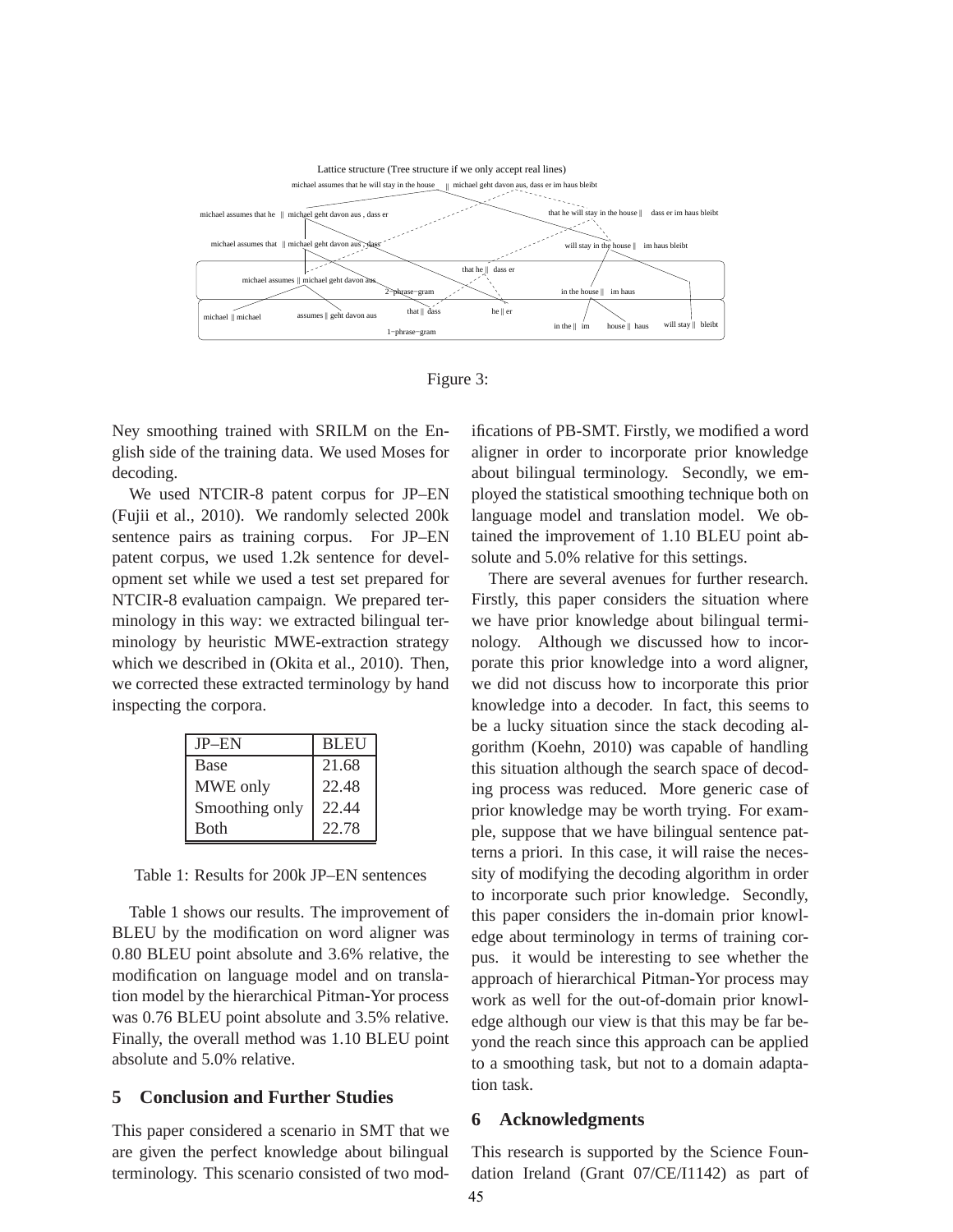the Centre for Next Generation Localisation (http://www.cngl.ie) at Dublin City University. We would also like to thank the Irish Centre for High-End Computing.

#### **References**

- Bishop, Christopher M. 2006. *Pattern Recognition and Machine Learning*. Springer. Cambridge, UK
- Brown, Peter F., Vincent J. D. Pietra, Stephen A. D. Pietra, Robert L. Mercer. 1993. *The Mathematics of Statistical Machine Translation: Parameter Estimation*. Computational Linguistics. 19(2), pp. 263– 311.
- Callison-Burch, Chris, David Talbot and Miles Osborne. 2004. *Statistical Machine Translation with Word- and Sentence-Aligned Parallel Corpora*. In Proceedings of the 42nd Annual Meeting of the Association for Computational Linguistics (ACL'04), Main Volume. Barcelona, Spain, pp. 175–182.
- Chiang, David. 2005. *A hierarchical phrase-based model for statistical machine translation*. In Proceedings of the 41nd Annual Meeting of the Association for Computational Linguistics (ACL05). pp. 263-270.
- Foster, George and Roland Kuhn and Howard Johnson, 2006. *Phrasetable Smoothing for Statistical Machine Translation*. In Proceedings of the Empirical Methods in Natural Language Processing (EMNLP 2006), pp. 53– 61.
- Fujii, Atsushi, Masao Utiyama, Mikio Yamamoto, Takehito Utsuro, Terumasa Ehara, Hiroshi Echizenya, Sayori Shimohata. 2010. *Overview of the Patent Translation Task at the NTCIR-8 Workshop*. Proceedings of the 8th NTCIR Workshop Meeting on Evaluation of Information Access Technologies: Information Retrieval, Question Answering and Cross-lingual Information Access, pp. 293–302.
- Gale, William, and Ken Church. 1991. *A Program for Aligning Sentences in Bilingual Corpora*. In Proceedings of the 29th Annual Meeting of the Association for Computational Linguistics. Berkeley CA, pp. 177–184.
- Goldwater, Sharon, Tom L. Griffiths, and Marc Johnson. "Contextual dependencies in unsupervised word segmentation". In Proceedings of Conference on Computational Linguistics / Association for Computational Linguistics (COLING-ACL06). Sydney, Australia. July, 2006. pp. 673–680.
- Huang, Songang and Steve Renals. "Hierarchical Bayesian Language Models for Conversational

Speech Recognition". IEEE Transactions on Audio, Speech and Language Processing, 2009. 18:8, pp. 1941–1954.

- Kneser, Reinhard and Herman Ney, 1995. *Improved backing-off for m-gram language modeling*. Proceedings of the IEEE International Conference on Acoustics, Speech and Signal Processing, vol. 1, Detroit, MI, 1995, pp. 181–184.
- Koehn, Philipp, Franz Och, Daniel Marcu. 2003. *Statistical Phrase-Based Translation*. In Proceedings of the 2003 Human Language Technology Conference of the North American Chapter of the Association for Computational Linguistics. Edmonton, Canada. pp. 115–124.
- Koehn, Philipp. 2005. *Europarl: A Parallel Corpus for Statistical Machine Translation*. In Conference Proceedings: the tenth Machine Translation Summit. Phuket, Thailand, pp.79-86.
- Koehn, Philipp, H. Hoang, A. Birch, C. Callison-Burch, M. Federico, N. Bertoldi, B. Cowan, W. Shen, C. Moran, R. Zens, C. Dyer, O. Bojar, A. Constantin, and E. Herbst, 2007. *Moses: Open source toolkit for Statistical Machine Translation*. Proceedings of the 45th Annual Meeting of the Association for Computational Linguistics Companion Volume Proceedings of the Demo and Poster Sessions, Prague, Czech Republic, pp. 177–180.
- Koehn, Philipp. 2010. *Statistical Machine Translation*. Cambridge University Press. Cambridge, UK.
- Kupiec, Julian. 1993. *An Algorithm for finding Noun Phrase Correspondences in Bilingual Corpora.* In Proceedings of the 31st Annual Meeting of Association for Computational Linguistics. Columbus. OH. pp. 17–22.
- Marcu, Daniel and William Wong. 2002. *A Phrase-Based, Joint Probability Model for Statistical Machine Translation*. In Proceedings of the Conference on Empirical Methods in Natural Language Processing (EMNLP-2002), Philadelphia, PA. pp.133–139.
- McLachlan, Geoffrey J. and Thriyambakam Krishnan, 1997. *The EM Algorithm and Extensions*. Wiley Series in probability and statistics. New York, NY.
- Mochihashi, Daichi, T. Yamada and N. Ueda. "Bayesian Unsupervised Word Segmentation with Nested Pitman-Yor Language Modeling". In Proceedings of Joint Conference of the 47th Annual Meeting of the Association for Computational Linguistics and the 4th International Joint Conference on Natural Language Processing of the Asian Federation of Natural Language Processing (ACL-IJCNLP 2009), Singapore, August, 2009. pp. 100– 108.